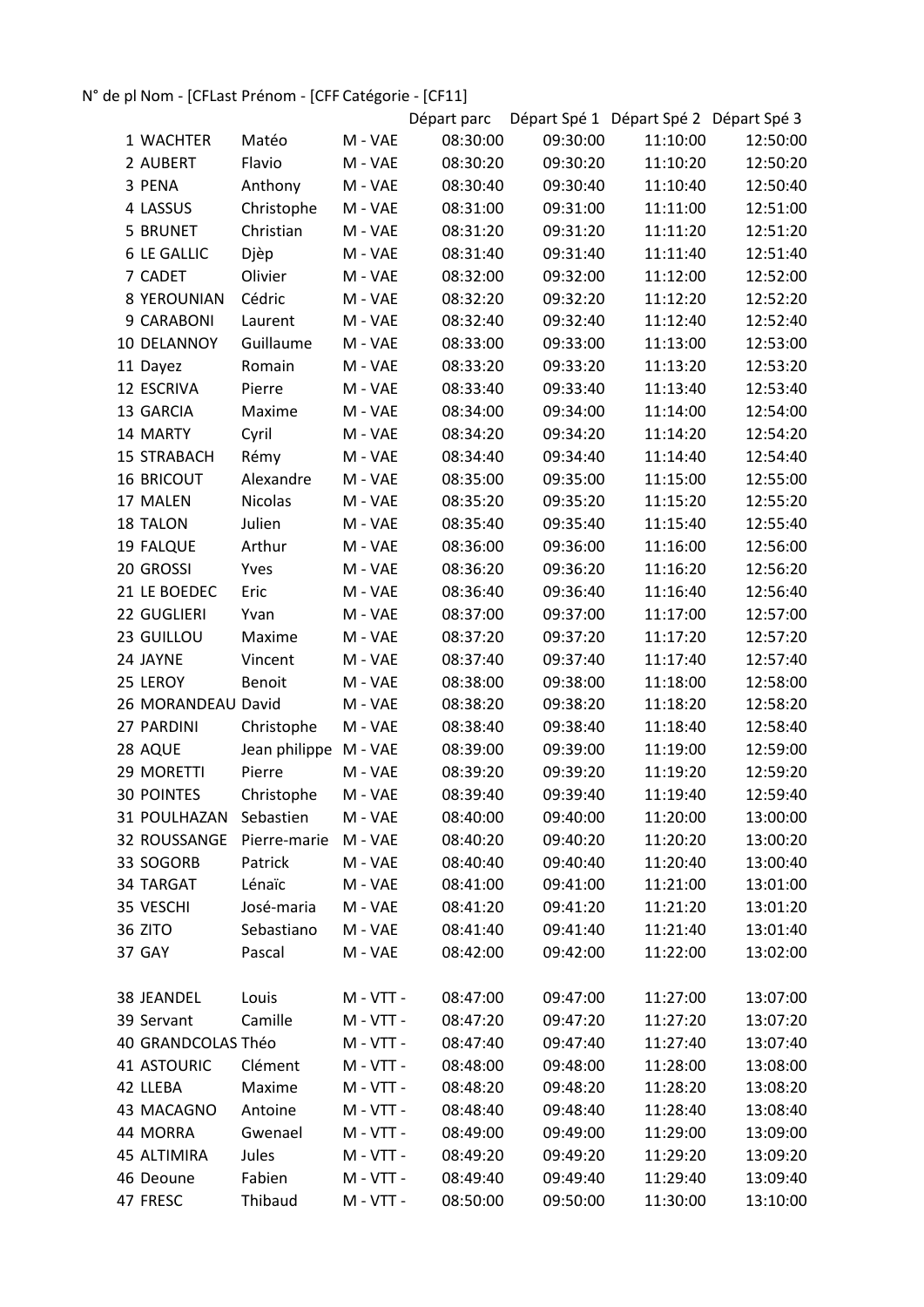| <b>48 BEAUJEAN</b>   | Florian         | M - VTT -   | 08:50:20 | 09:50:20 | 11:30:20 | 13:10:20 |
|----------------------|-----------------|-------------|----------|----------|----------|----------|
| <b>49 PERRIER</b>    | Benjamin        | M - VTT -   | 08:50:40 | 09:50:40 | 11:30:40 | 13:10:40 |
| 50 AUDIBERT          | <b>Marius</b>   | M - VTT -   | 08:51:00 | 09:51:00 | 11:31:00 | 13:11:00 |
| 51 PAYOT             | Xavier          | M - VTT -   | 08:51:20 | 09:51:20 | 11:31:20 | 13:11:20 |
| 52 DULAC             | <b>Baptiste</b> | $M - VTT -$ | 08:51:40 | 09:51:40 | 11:31:40 | 13:11:40 |
| 53 JOSSELIN          | Hugo            | $M - VTT -$ | 08:52:00 | 09:52:00 | 11:32:00 | 13:12:00 |
| 54 CLOP              | Fabien          | M - VTT -   | 08:52:20 | 09:52:20 | 11:32:20 | 13:12:20 |
| 55 HOFFMANN          | Antoine         | M - VTT -   | 08:52:40 | 09:52:40 | 11:32:40 | 13:12:40 |
| 56 DEMAILLY          | Aurélien        | M - VTT -   | 08:53:00 | 09:53:00 | 11:33:00 | 13:13:00 |
| 57 DOREILLAC         | Aurélien        | $M - VTT -$ | 08:53:20 | 09:53:20 | 11:33:20 | 13:13:20 |
| 58 GIORDANO          | Corentin        | M - VTT -   | 08:53:40 | 09:53:40 | 11:33:40 | 13:13:40 |
| 59 MARCOS            | Quentin         | M - VTT -   | 08:54:00 | 09:54:00 | 11:34:00 | 13:14:00 |
| 60 ROTA-BULO         | Ulysse          | M - VTT -   | 08:54:20 | 09:54:20 | 11:34:20 | 13:14:20 |
| 61 WIDMER            | Paul emile      | M - VTT -   | 08:54:40 | 09:54:40 | 11:34:40 | 13:14:40 |
| 62 FAUVEL            | Matthieu        | M - VTT -   | 08:55:00 | 09:55:00 | 11:35:00 | 13:15:00 |
| 63 GIRARDET          | Jocelyn         | M - VTT -   | 08:55:20 | 09:55:20 | 11:35:20 | 13:15:20 |
| 64 REINER            | Emmanuel        | M - VTT -   | 08:55:40 | 09:55:40 | 11:35:40 | 13:15:40 |
| 65 LE BOEDEC         | Thomas          | M - VTT -   | 08:56:00 | 09:56:00 | 11:36:00 | 13:16:00 |
| 66 MARTIN ROCHTom    |                 | M - VTT -   | 08:56:20 | 09:56:20 | 11:36:20 | 13:16:20 |
| 67 BREYAULT          | Anthony         | $M - VTT -$ | 08:56:40 | 09:56:40 | 11:36:40 | 13:16:40 |
| <b>68 CATINEAU</b>   | Charles         | M - VTT -   | 08:57:00 | 09:57:00 | 11:37:00 | 13:17:00 |
| 69 CHAMAYOU          | Mathieu         | M - VTT -   | 08:57:20 | 09:57:20 | 11:37:20 | 13:17:20 |
| 70 CHAMPAGNE Florian |                 | M - VTT -   | 08:57:40 | 09:57:40 | 11:37:40 | 13:17:40 |
| <b>71 COUTURIER</b>  | Mikael          | M - VTT -   | 08:58:00 | 09:58:00 | 11:38:00 | 13:18:00 |
| 72 FLURIAN           | Thibault        | $M - VTT -$ | 08:58:20 | 09:58:20 | 11:38:20 | 13:18:20 |
| 73 GUIS              | Sylvain         | $M - VTT -$ | 08:58:40 | 09:58:40 | 11:38:40 | 13:18:40 |
| 74 GARCIA            | Alban           | M - VTT -   | 08:59:00 | 09:59:00 | 11:39:00 | 13:19:00 |
| 75 PIETRERA          | Lucas           | M - VTT -   | 08:59:20 | 09:59:20 | 11:39:20 | 13:19:20 |
| 76 MESTRES           | Alexandre       | M - VTT -   | 08:59:40 | 09:59:40 | 11:39:40 | 13:19:40 |
| 77 GUEDER            | Florian         | M - VTT -   | 09:00:00 | 10:00:00 | 11:40:00 | 13:20:00 |
| 78 LENS              | Alex            | M - VTT -   | 09:00:20 | 10:00:20 | 11:40:20 | 13:20:20 |
| 79 SÉRANNE           | Joseph          | M - VTT -   | 09:00:40 | 10:00:40 | 11:40:40 | 13:20:40 |
| 80 ANDREU            | <b>Bastien</b>  | M - VTT -   | 09:01:00 | 10:01:00 | 11:41:00 | 13:21:00 |
| 81 LEFEVRE           | Mathys          | M - VTT -   | 09:01:20 | 10:01:20 | 11:41:20 | 13:21:20 |
| 82 LOZÉ              | Calvin          | M - VTT -   | 09:01:40 | 10:01:40 | 11:41:40 | 13:21:40 |
| 83 MAURIN            | Vincent         | M - VTT -   | 09:02:00 | 10:02:00 | 11:42:00 | 13:22:00 |
| 84 MAYOL             | <b>Bastien</b>  | M - VTT -   | 09:02:20 | 10:02:20 | 11:42:20 | 13:22:20 |
| 85 MESNARD           | Quentin         | M - VTT -   | 09:02:40 | 10:02:40 | 11:42:40 | 13:22:40 |
| 86 MORAND            | Antonin         | $M - VTT -$ | 09:03:00 | 10:03:00 | 11:43:00 | 13:23:00 |
| 87 PASTOR            | Hugo            | M - VTT -   | 09:03:20 | 10:03:20 | 11:43:20 | 13:23:20 |
| 88 PAUL              | Timéo           | M - VTT -   | 09:03:40 | 10:03:40 | 11:43:40 | 13:23:40 |
| 89 PULIZZI           | Christophe      | M - VTT -   | 09:04:00 | 10:04:00 | 11:44:00 | 13:24:00 |
| 90 RODRIGUEZ         | Franck          | M - VTT -   | 09:04:20 | 10:04:20 | 11:44:20 | 13:24:20 |
| 91 TILLET            | Quentin         | M - VTT -   | 09:04:40 | 10:04:40 | 11:44:40 | 13:24:40 |
| 92 VALROFF           | Romain          | M - VTT -   | 09:05:00 | 10:05:00 | 11:45:00 | 13:25:00 |
| 93 BAGNOL            | Théo            | M - VTT -   | 09:05:20 | 10:05:20 | 11:45:20 | 13:25:20 |
| 94 WALTER            | Remy            | M - VTT -   | 09:05:40 | 10:05:40 | 11:45:40 | 13:25:40 |
| 95 Bourgue           | quentin         | $M - VTT -$ | 09:06:00 | 10:06:00 | 11:46:00 | 13:26:00 |
| 96 Cazeau            | Jonathan        | M - VTT -   | 09:06:20 | 10:06:20 | 11:46:20 | 13:26:20 |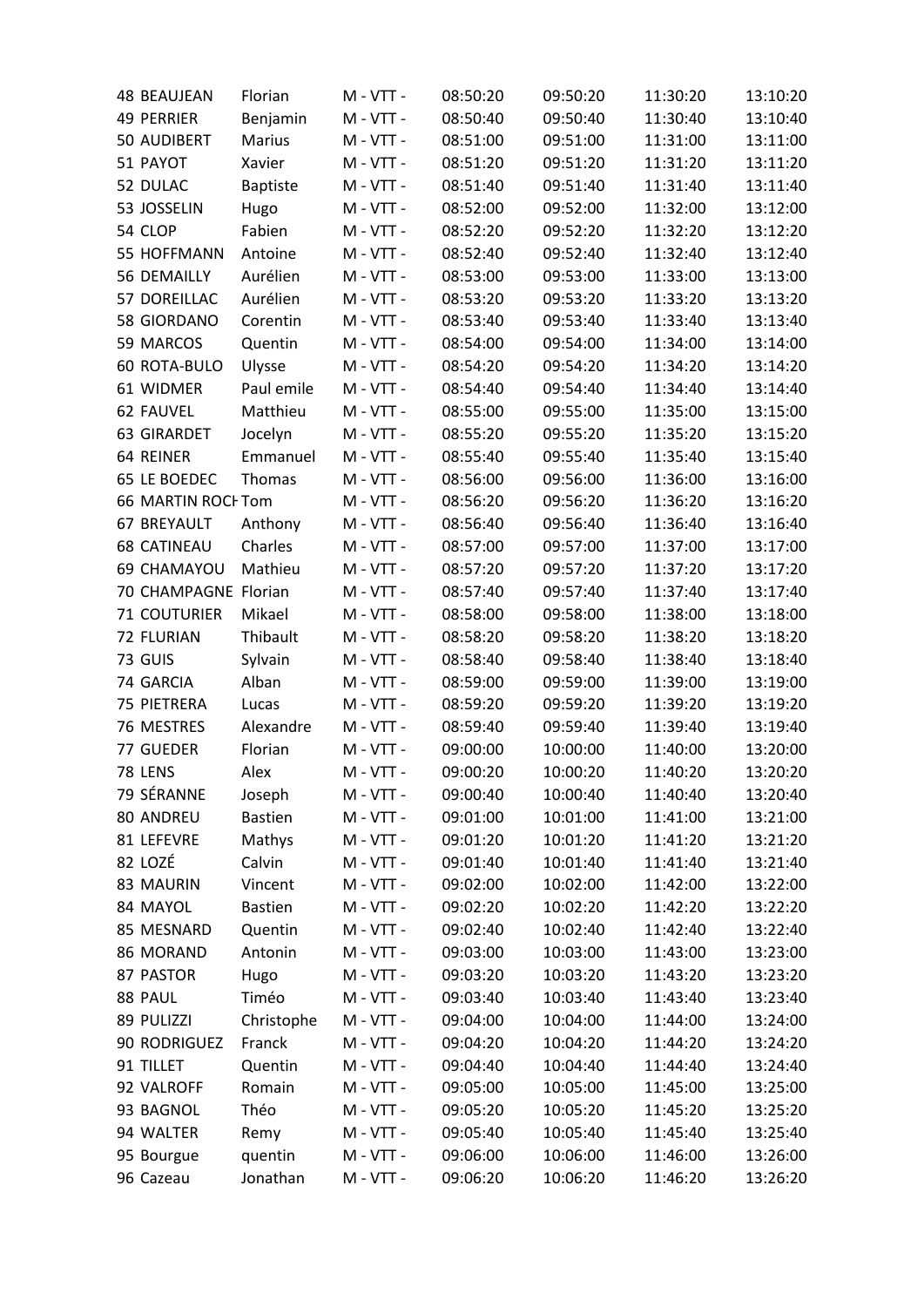| 97 MICELI                 | Yann      | M - VTT -   | 09:09:20 | 10:09:20 | 11:49:20 | 13:29:20 |
|---------------------------|-----------|-------------|----------|----------|----------|----------|
| 98 URIARTE                | César     | $M - VTT -$ | 09:09:40 | 10:09:40 | 11:49:40 | 13:29:40 |
| 99 DEDON                  | Tristan   | M - VTT -   | 09:10:00 | 10:10:00 | 11:50:00 | 13:30:00 |
| 100 BARALE                | Théo      | M - VTT -   | 09:10:20 | 10:10:20 | 11:50:20 | 13:30:20 |
| 101 PAILLUSSON            | Pierre    | M - VTT -   | 09:10:40 | 10:10:40 | 11:50:40 | 13:30:40 |
| 102 LEBEAU SANTI Erwan    |           | M - VTT -   | 09:11:00 | 10:11:00 | 11:51:00 | 13:31:00 |
| 103 GRARDEL               | Noan      | M - VTT -   | 09:11:20 | 10:11:20 | 11:51:20 | 13:31:20 |
| 104 CARABONI              | Loïc      | M - VTT -   | 09:11:40 | 10:11:40 | 11:51:40 | 13:31:40 |
| 105 TORRESANI             | Matteo    | M - VTT -   | 09:12:00 | 10:12:00 | 11:52:00 | 13:32:00 |
| <b>106 ABED</b>           | Soel      | M - VTT -   | 09:12:20 | 10:12:20 | 11:52:20 | 13:32:20 |
| 107 BRIOT                 | Joris     | M - VTT -   | 09:12:40 | 10:12:40 | 11:52:40 | 13:32:40 |
| 108 GRANDSIRE             | Vincent   | M - VTT -   | 09:13:00 | 10:13:00 | 11:53:00 | 13:33:00 |
| 109 CAZALS                | Mathis    | M - VTT -   | 09:13:20 | 10:13:20 | 11:53:20 | 13:33:20 |
| 110 GAFFET                | Gianni    | M - VTT -   | 09:13:40 | 10:13:40 | 11:53:40 | 13:33:40 |
| 111 STRAGA                | Victor    | $M - VTT -$ | 09:14:00 | 10:14:00 | 11:54:00 | 13:34:00 |
|                           |           |             |          |          |          |          |
| 112 LAHELLEC              | Martin    | M - VTT -   | 09:17:00 | 10:17:00 | 11:57:00 | 13:37:00 |
| 113 LOPEZ                 | Dario     | M - VTT -   | 09:17:20 | 10:17:20 | 11:57:20 | 13:37:20 |
| 114 PLANQUART             | Ethan     | M - VTT -   | 09:17:40 | 10:17:40 | 11:57:40 | 13:37:40 |
| <b>115 POLI</b>           | Thomas    | M - VTT -   | 09:18:00 | 10:18:00 | 11:58:00 | 13:38:00 |
| <b>116 HAN</b>            | Thomas    | M - VTT -   | 09:18:20 | 10:18:20 | 11:58:20 | 13:38:20 |
| 117 VERANE                | Gaspard   | M - VTT -   | 09:18:40 | 10:18:40 | 11:58:40 | 13:38:40 |
| 118 MAGNAN                | Pablo     | M - VTT -   | 09:19:00 | 10:19:00 | 11:59:00 | 13:39:00 |
| 119 VIRIOT                | Eliott    | M - VTT -   | 09:19:20 | 10:19:20 | 11:59:20 | 13:39:20 |
| 120 BANIZETTE             | Louison   | M - VTT -   | 09:19:40 | 10:19:40 | 11:59:40 | 13:39:40 |
| 121 CHAUVET               | Vincent   | M - VTT -   | 09:20:00 | 10:20:00 | 12:00:00 | 13:40:00 |
| 122 CHRISTIN              | Dorian    | M - VTT -   | 09:20:20 | 10:20:20 | 12:00:20 | 13:40:20 |
| 123 GUITER                | Nino      | M - VTT -   | 09:20:40 | 10:20:40 | 12:00:40 | 13:40:40 |
| 124 GY-BEAUSOLE Christine |           | M - VTT -   | 09:21:00 | 10:21:00 | 12:01:00 | 13:41:00 |
| 125 HALLERMEYEF Aurelien  |           | M - VTT -   | 09:21:20 | 10:21:20 | 12:01:20 | 13:41:20 |
| 126 HERMELINE             | Nathan    | M - VTT -   | 09:21:40 | 10:21:40 | 12:01:40 | 13:41:40 |
| 127 LARIVIÈRE             | Jean-loup | M - VTT -   | 09:22:00 | 10:22:00 | 12:02:00 | 13:42:00 |
| 128 LEBOURGEOIS Alloys    |           | M - VTT -   | 09:22:20 | 10:22:20 | 12:02:20 | 13:42:20 |
| 129 MANDRILLON Kilian     |           | M - VTT -   | 09:22:40 | 10:22:40 | 12:02:40 | 13:42:40 |
| 130 MICALLEF              | Thomas    | $M - VTT -$ | 09:23:00 | 10:23:00 | 12:03:00 | 13:43:00 |
| 131 REBILLARD             | Mathis    | $M - VTT -$ | 09:23:20 | 10:23:20 | 12:03:20 | 13:43:20 |
| 132 RIBEIRO               | Gabriel   | M - VTT -   | 09:23:40 | 10:23:40 | 12:03:40 | 13:43:40 |
| 133 RIVOIRE               | Guillaume | M - VTT -   | 09:24:00 | 10:24:00 | 12:04:00 | 13:44:00 |
| 134 CHAUVET               | Romeo     | $M - VTT -$ | 09:24:20 | 10:24:20 | 12:04:20 | 13:44:20 |
| 135 TARRET STOC(Marius    |           | M - VTT -   | 09:24:40 | 10:24:40 | 12:04:40 | 13:44:40 |
| 136 VON VINTSCH Florian   |           | $M - VTT -$ | 09:25:00 | 10:25:00 | 12:05:00 | 13:45:00 |
|                           |           |             |          |          |          |          |
| 137 METCHE                | David     | M - VTT -   | 09:28:00 | 10:28:00 | 12:08:00 | 13:48:00 |
| 138 BLANC                 | David     | M - VTT -   | 09:28:20 | 10:28:20 | 12:08:20 | 13:48:20 |
| 139 BLESSON               | Rémi      | $M - VTT -$ | 09:28:40 | 10:28:40 | 12:08:40 | 13:48:40 |
| 140 SAHARAOUI             | Mohamed   | $M - VTT -$ | 09:29:00 | 10:29:00 | 12:09:00 | 13:49:00 |
| 141 WIDMER                | Pascal    | M - VTT -   | 09:29:20 | 10:29:20 | 12:09:20 | 13:49:20 |
| 142 GRANDCOLAS Stéphane   |           | M - VTT -   | 09:29:40 | 10:29:40 | 12:09:40 | 13:49:40 |
| 143 CALLETTA              | Francois  | M - VTT -   | 09:30:00 | 10:30:00 | 12:10:00 | 13:50:00 |
| 144 CHEVALIER             | Cyril     | M - VTT -   | 09:30:20 | 10:30:20 | 12:10:20 | 13:50:20 |
|                           |           |             |          |          |          |          |